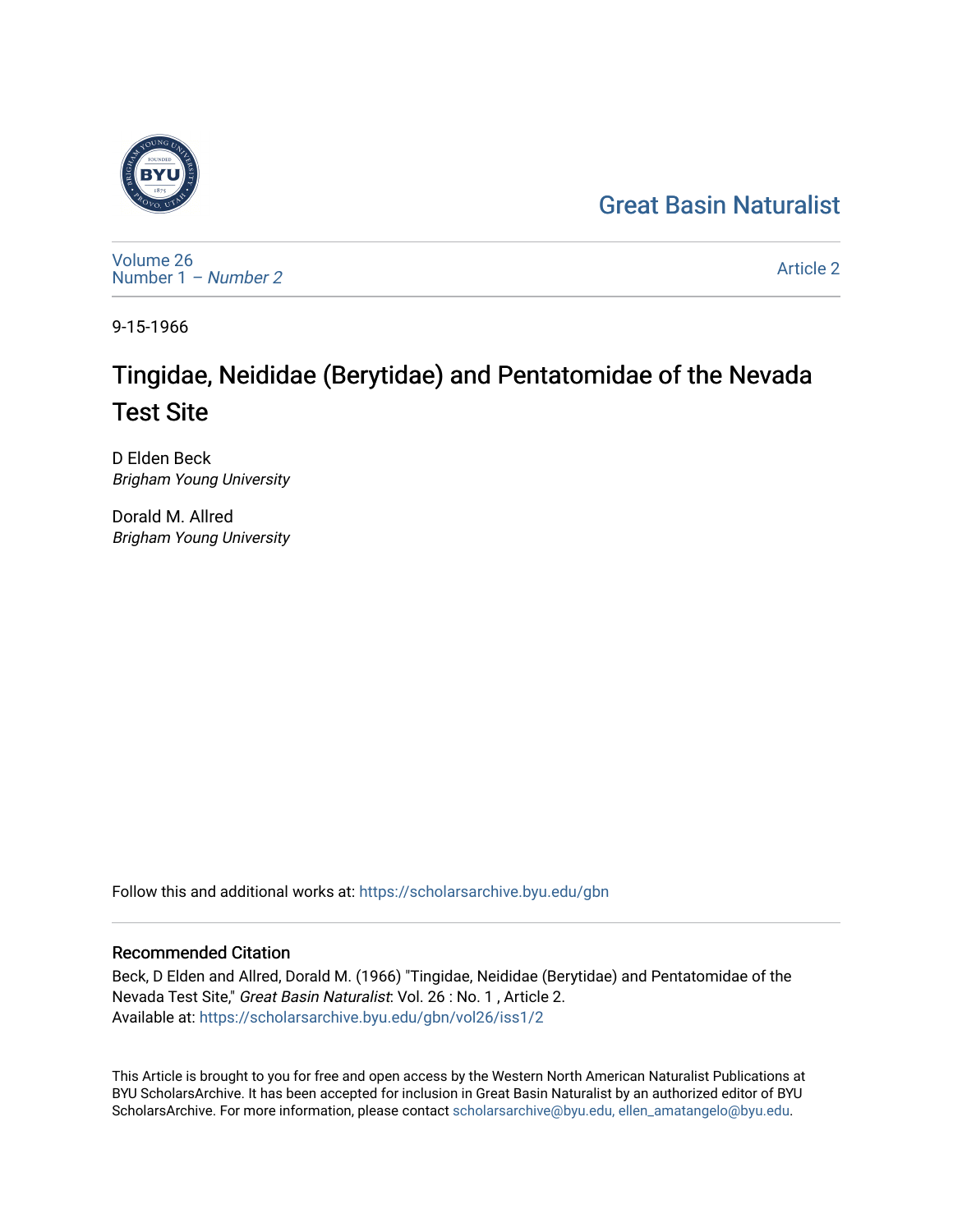### TINGIDAE. NEIDIDAE (BERYTIDAE) AND PENTATOMIDAE OF THE NEVADA TEST SITE!

#### D Elden Beck<sup>2</sup> and Dorald M. Allred<sup>2</sup>

#### **INTRODUCTION**

This report is another in the continuing series of publications concerned with the resuhs of ecological observations of fauna at the United States Atomic Energy Commission Nevada Test Site. These reports are concerned with investigations being conducted by the Department of Zoology and Entomology of Brigham Young University in cooperation with the United States Atomic Energy Commission (Allred, et al., 1963). Most of the earlier reports refer to studies of vertebrate organisms and ground-inhabiting invertebrates. Some studies have been directed to parasitic arthropods. For a recent listing of these publications refer to Allred, et al. (1966).

During the last several years emphasis has been given to collecting arthropods from known species of plants. The principal objective is to show the association between species of animals and plants. Although main attention has been given to collections during the flowering season, follow-up visits have also been made at other times. We are aware of the collection of a specimen in what may be termed an accidental visit by an animal organism to <sup>a</sup> species of plant. Such an accidental type of relationship we have tried to differentiate by making collections from several specimens of the plant species at separate localities.

Collections were made mostly by insect net sweeping, vigorously shaking the plant into the open net. picking organisms by hand from the plant, or severely beating larger bushes or trees while a net was held beneath the plant. Some collections were made by use of ultraviolet and incandescent light sources in specially-designed traps. They were so designed that individual specimens of species could be taken separately. Such collections were made in plant communities greatly predominated by one or two plant species.

For convenience of reference, a map to our areas of study is included (Figure 1). These subdivisions of the test site are not to be interpreted as biotic units, but they are divisions of convenience so <sup>a</sup> more accurate identification of <sup>a</sup> locality may be made. (See Allred et al., 1963. for a detailed description of biotic community subdivisions.) The designation of the title "Host Plant Species'' in Table <sup>I</sup> is an arbitrary term of identity on our part. Actually the insect-plant association at the time of our collection may have been a single visit. Nevertheless, this was the association we found when a collection was made at <sup>a</sup> given date.

<sup>1</sup> B.Y.U.-A.E.C., publication No. COO-1326-3. This work was supported on particly grants<br>AT 11-1+1326 and AT 11-1+1455 from the United States Atomic Energy Commission.<br>2 Department of Zoology and Entoniology, Brigham Young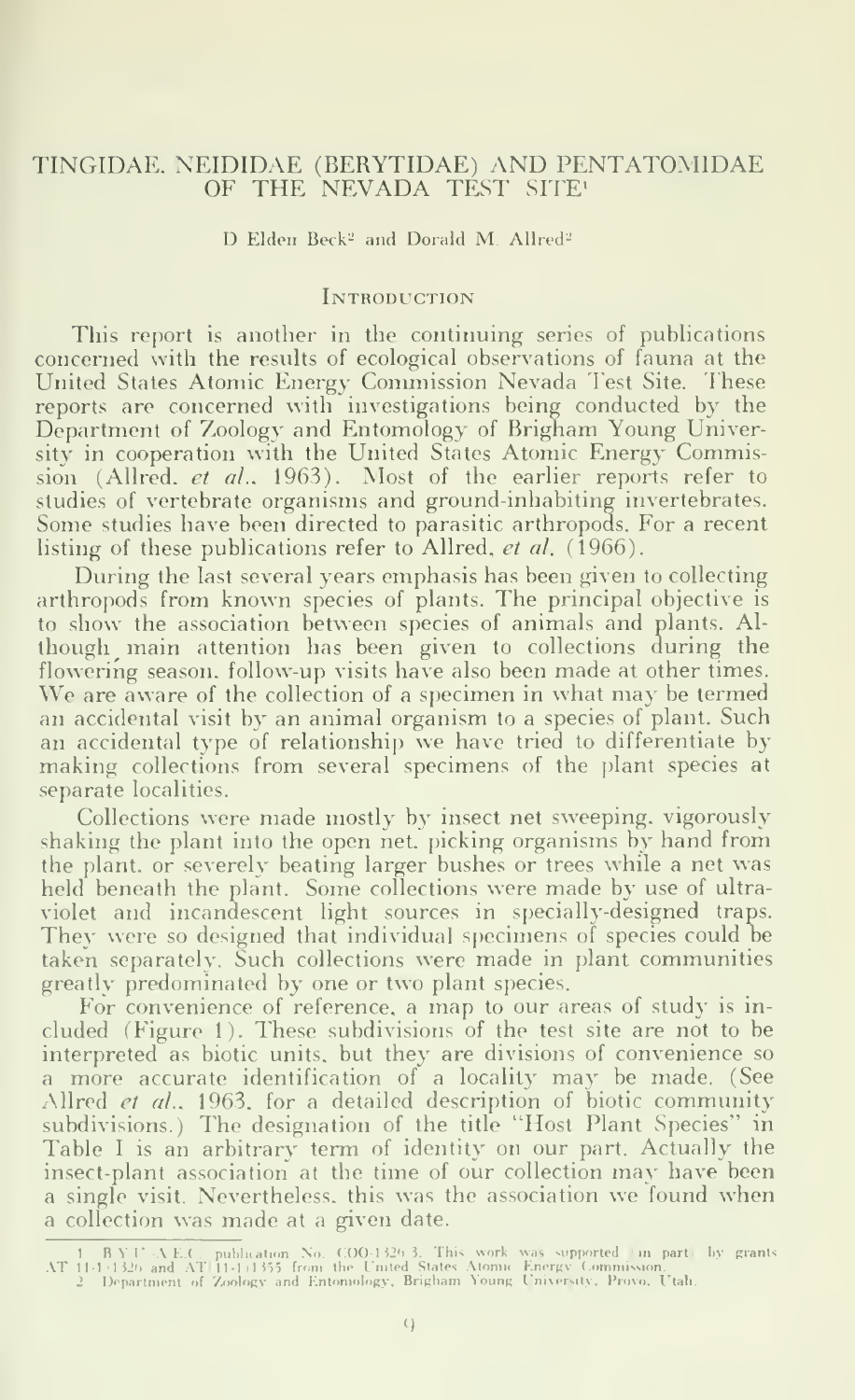The classification of the Tingidae and the Neididae (Berytidae) was done by Dr. Richard C. Froeschner. Curator. Department of Entomology, at the U. S. National Museum. The Pentatomidae were identified by the late Dr. Herbert Ruckes, Department of Entomology, at the American Museum of Natural History. This latter courtesy was most likely the last service he performed, for the following week after we received his taxonomic analysis of our specimens, we learned of his untimely death. We are indeed grateful to these men for their help in the identifications. Instrumental in making some of the collections were Clyde M. Pritchett and Jose M. Merino, gradu-ate students at Brigham Young University. We were assisted in plant classification by Dr Janice C. Beatley. Curator of the Nevada Test Site Herbarium, and a member of the test site ecology staff from the University of California at Los Angeles.

#### **RESULTS**

The data are arranged in tabular form. Table <sup>I</sup> comprises the Tingidae; Table IL the Neididae (Berytidae); and Table III. the Pentatomidae.

#### **Discussion**

#### Tingidae

Corythucha mollicula was found on a variety of plant species. Nevertheless, the greatest numbers were collected from Gutierrezia sarothrae and  $G$ , microcephala. There seemed to be no general preference for the tingid Corythucha sphaeralccce. This seemed rather unusual in that during the summer of 1965 there was <sup>a</sup> rank growth of Sphaeralcea sp. over thousands of acres of desert land.  $\hat{O}$ nly one specimen of *Dictyla coloradensis* was collected, yet many Astragalus lentiginosus were sampled. Gargaphia opocula was the most generally distributed tingid with reference to geography and plant species association. If there were any plant preference, it may have been *Eurotia lanata*. It also had an extended seasonal occurrence, being taken in January. April. May, June. July, and August from *Eurotia lanata*. The only tingid which appeared to be host specific was Teleonemia nigrina. collected from Verbena bracteata. Drake and Ruhoff (1965) listed six host-plant species, not including sugar beets and snapdragon flowers. Eriogonum sp. and Verbena sp. are also host plants. Checked with data from the Drake-Ruhoff cata logue, all tingids listed in this report are new records for Nevada. The host-plant associations have significantly added to those already known.

#### Neididae (Berytidae)

As a group, the fragile hemipteran "Stilt Bugs" were widely distributed over the test site. The most abundant species was Jalysus wickhami. Although found on other species of plants, there was a preference for  $Eri\overset{\circ}{o}gonum$  inflatum,  $E'$ , deflexum, and  $E$ , nodosum. The 1965 collections were taken when these species were in flower.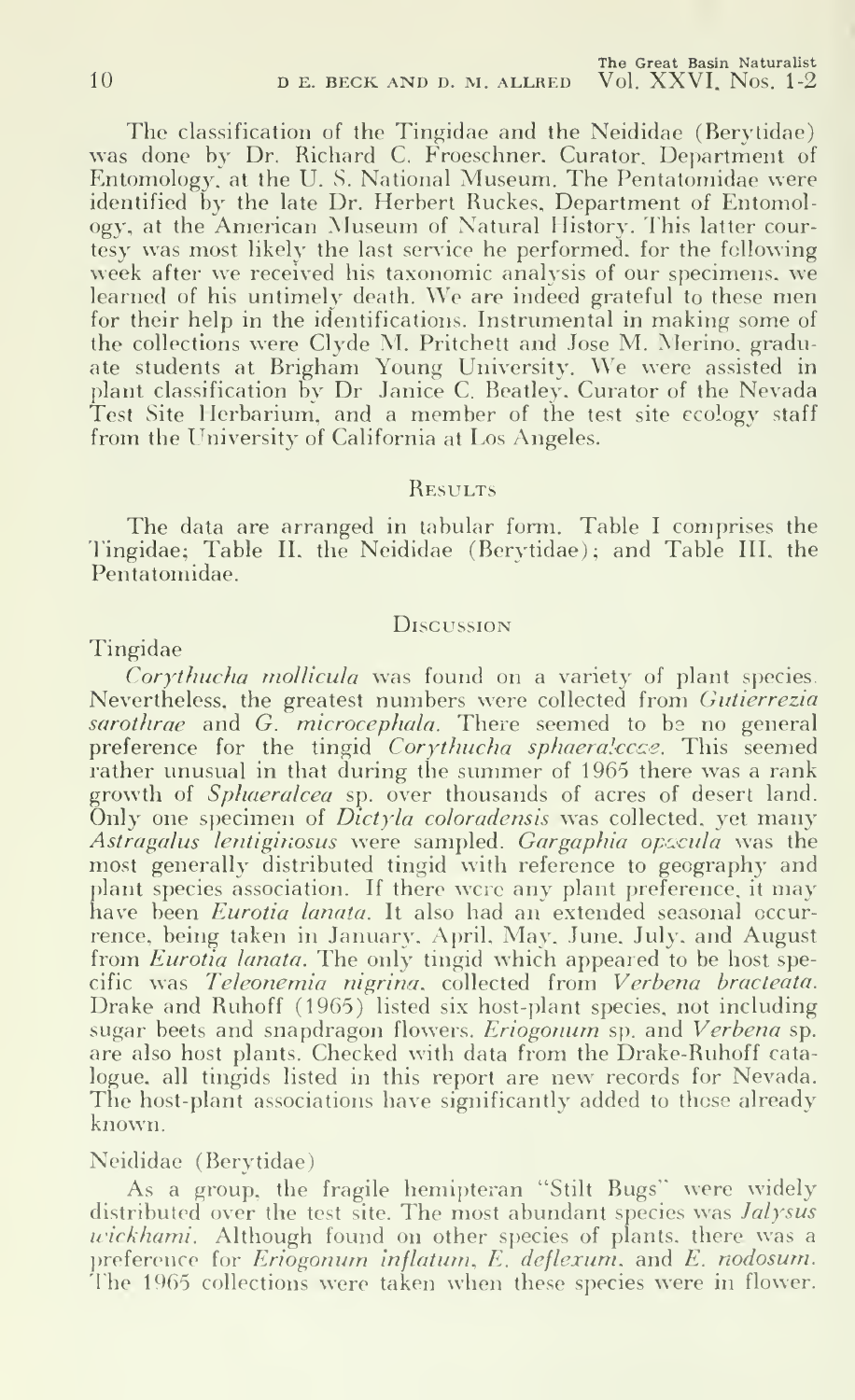Pronatocantha annulata showed no host-plant preference. It is interesting to note, however, that specimens of this species were not taken from any species of *Eriogonum*. Only three specimens of Neides muticus were collected. One was from Gilia sp., and two others from the pinyon-pine, Pinus monophylla.

Pentatomidae<br>For the most part those "Stink Bugs" taken before 1964 as listed in Table III were collected in pit-fall can traps. This type of collecting was done to obtain a sample of organisms whose habit in part or entirely confined them to ground surface travel and living in selected biotic communities. Such collecting would not reveal the specific plant association by an organism. This in part explains the blank space beneath the heading  ${}^{8}$ Plant Host(s)." Subsequent to 1963 the collections of pentatomids were directed to taking specimens from the plants themselves. The most commonly encountered species, Chlor $ochroa sayi$ , has a wide geographic and seasonal distribution. When data from pit-fall can traps are used plus records from plants in flower, the seasonal distribution was February through September, except May and July. There are not sufficient data to indicate plant preference. One may generalize from the data at hand that this species of stink bug is more or less a lowland-basin inhabitant at the test site On the other hand, Thyanta rugulosa appears to be relegated to slightly higher elevations. Atriplex canescens was the plant on which most specimens of this species were found. Although Thyanta pallidovirens spinosa was generally distributed about the test site, it did not evidence any specific plant species as a preferred host. Five additional species of pentatomids were collected, including a possible new species of Dendrocoris. Most collections such as Brochymena sulcata and *Bariasa euchlora* were taken only as single specimens. Five specimens of Dendrocoris contaminatus and three of Prionosoma podopioides were collected.

#### **REFERENCES**

Allred. D. M.. D E. Beck, and C. D. Jorgensen. . 1963. Biotic communities of the Nevada Test Site. Brigham Young Univ. Sci. Bull.. Biol. Ser., 2(2): 1-52.

. 1966. A summary of the ecological effects of nuclear testing on native animals at the Nevada Test Site. Proc. Utah Acad. Sci.. Arts, and Letters (in press).

BLATLEY, J. C. 1965. Ecology of the Nevada Test Site. I. Geographic and ecologic distributions of the vascular flora (Annotated check-list). Univ. of Calif, at<br>Los Angeles, School of Medicine, Dept. of Biophysics and Nuclear Medicine.

Drake. C. J. and F. A. Ruofk. 1965. Lacebugs of the world: A catalog (Hemiptera: Tingidae). L'nited States National Museum. Bull. 243.

- F"koeschner. R. C. 1942. Contributions to a synopsis of the Hemiptera of Missouri. Pt. II. Coreidae. Aradidae, Neididae. Amer. Mid. Nat., 27(3) :591-
- 609. MuNz, p. A.. AND D. D. Keck. 1959. The California flora. Univ. of Calif. Press. Berkeley.
- Tide.strom. I, 1925. Flora of Utah and Nevada. Contributions from the U. S. Nat'l. Herbarium, Vol. 25.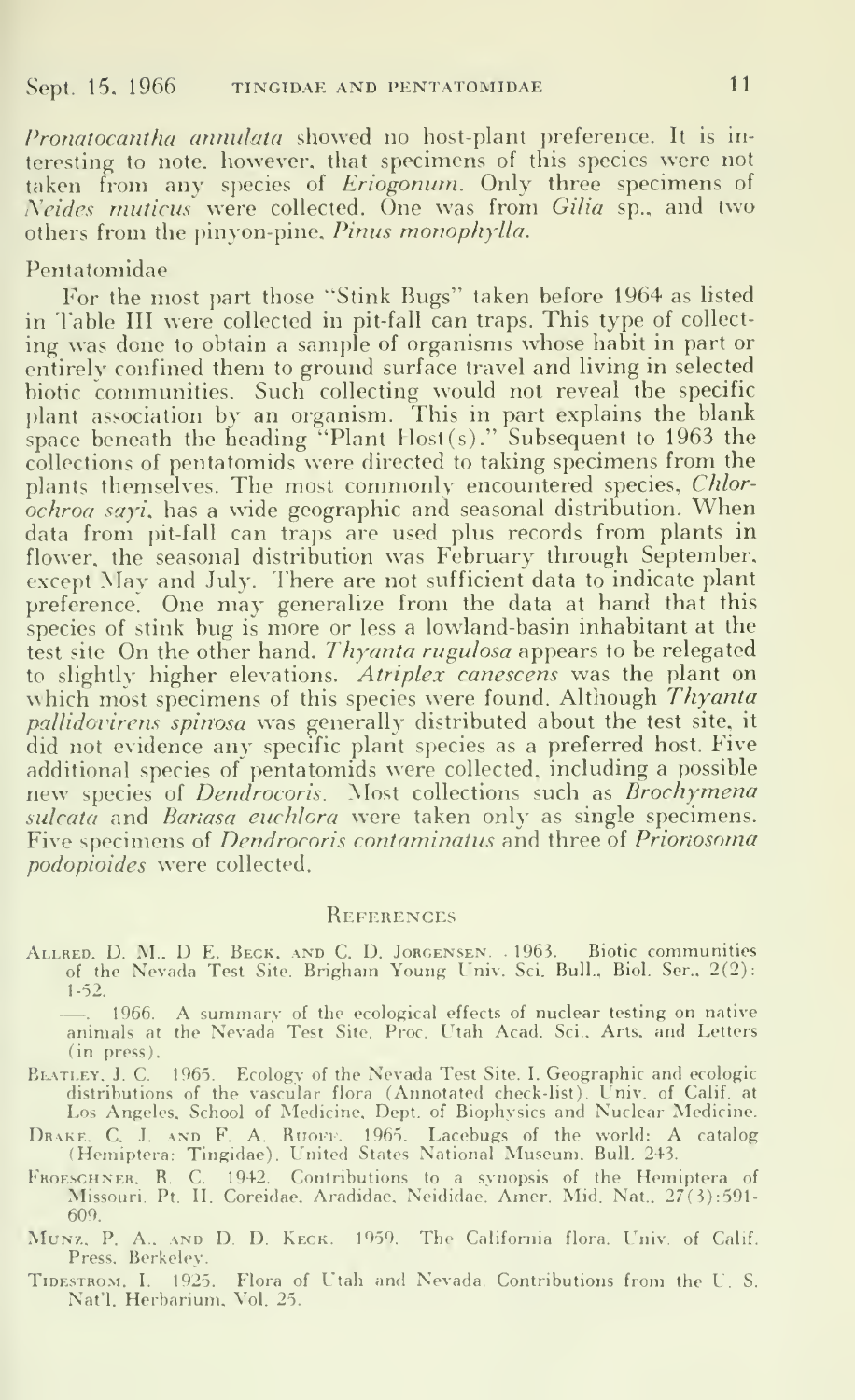| Site.<br>í                                                 |
|------------------------------------------------------------|
| i                                                          |
| I                                                          |
|                                                            |
|                                                            |
| $\overline{a}$<br>ŗ                                        |
| こうしょう ふくこう<br>į                                            |
|                                                            |
| Í                                                          |
|                                                            |
| i<br>i<br>$\overline{\phantom{a}}$<br><b>Contract</b><br>í |
|                                                            |

| <b>SPECIES</b>                      | PLANT HOST(S)                        | LOCALITY              | <b>DATE</b>                                                           | <b>SPECIMENS</b><br>NO. OF |
|-------------------------------------|--------------------------------------|-----------------------|-----------------------------------------------------------------------|----------------------------|
| Corythucha mollicula Osborn & Drake | Tetradymia glabrata                  |                       |                                                                       |                            |
|                                     | Artemisia sp.                        | 18                    | $\rightarrow \infty$                                                  |                            |
|                                     | Gutierrezia sarothrae                |                       |                                                                       |                            |
|                                     | G. microcephala                      | $+10$                 | 5555<br>RANA<br>$\frac{16}{27}$                                       | $\frac{28}{60}$            |
|                                     | Franseria acanthicarpa               | 17                    |                                                                       |                            |
|                                     |                                      |                       | 65<br>$\mathbf{A}\mathbf{g}$<br>$\overline{c}$                        |                            |
|                                     | Eriogonum deflexum                   | $\overline{16}$       |                                                                       |                            |
|                                     | Hymenoclea salsola                   | S                     |                                                                       |                            |
|                                     | Franseria acanthicarpa               |                       |                                                                       |                            |
|                                     |                                      | $\frac{6}{17}$        | 5555<br>12 Ag<br>19 Ag<br>26 Ag                                       |                            |
| Corythucha sphaeralceur Drake       | Artemisia sp.                        | $\frac{8}{18}$        | $\frac{1}{2}$<br>$\infty$                                             |                            |
|                                     |                                      |                       |                                                                       |                            |
|                                     | Sphaeralcea sp.                      |                       | Ag                                                                    |                            |
|                                     |                                      |                       | $\overline{A}$ g                                                      |                            |
|                                     | Franseria acauthicarpa               |                       |                                                                       |                            |
|                                     | Sphaeralcea sp.                      | 23222                 | Ag<br>Ag                                                              |                            |
| Dictyla coloradensis (Drake)        | Astragalus lentiginosus              |                       | $\overline{\mathbf{J}}$ n                                             |                            |
| Gargaphia opacula Uhler             | Eurotia lanata                       | $\circ$               | 555556<br>$A_B$                                                       |                            |
|                                     |                                      | ÷                     | $\ddot{o}$<br>Ja                                                      |                            |
|                                     | Eurotia lanata                       |                       | $61\,$<br>Ja<br>menghungu 192                                         |                            |
|                                     |                                      |                       | $61\,$                                                                |                            |
|                                     |                                      |                       |                                                                       |                            |
|                                     |                                      |                       | $\frac{\text{Ap}}{\text{My}}$ 61                                      |                            |
|                                     | Atriplex canescens                   |                       |                                                                       |                            |
|                                     | Eurotia lanata                       |                       |                                                                       |                            |
|                                     | Purshia tridentata                   |                       | 525<br>$\frac{1}{2}$ $\frac{1}{2}$ $\frac{1}{2}$<br>$\frac{148}{281}$ |                            |
|                                     | Eurotia lanata                       | $\frac{28}{16}$       |                                                                       |                            |
|                                     | Machaeranthera leucanthemifolia      |                       |                                                                       |                            |
|                                     | Chaenacus stevioides                 | $\tilde{\phantom{a}}$ | J <sub>n</sub>                                                        |                            |
|                                     | Dpuntia acanthicarpa                 | $\pm$                 | $\mathbf{I}$<br>$\frac{1}{2}$                                         |                            |
|                                     | Coleogyne ramosissima                | $16\,$                | Jn<br>$\equiv$                                                        |                            |
|                                     |                                      |                       |                                                                       |                            |
|                                     | Acamptopappus shockleyi              | $\circ$<br>$+01$      | J <sub>n</sub>                                                        |                            |
|                                     | Malacothrix glabrata                 |                       | J <sub>n</sub>                                                        |                            |
|                                     | Atriplex canescens                   |                       | $\ln$                                                                 |                            |
| Teleonemia nigrina Champion         | Verbena bracteata<br>Dalea polydenia | 16<br>$\tilde{z}$     | 88888888<br>$A$ g n<br>12820                                          |                            |
|                                     |                                      |                       |                                                                       | 183<br>Total               |

 $\sim$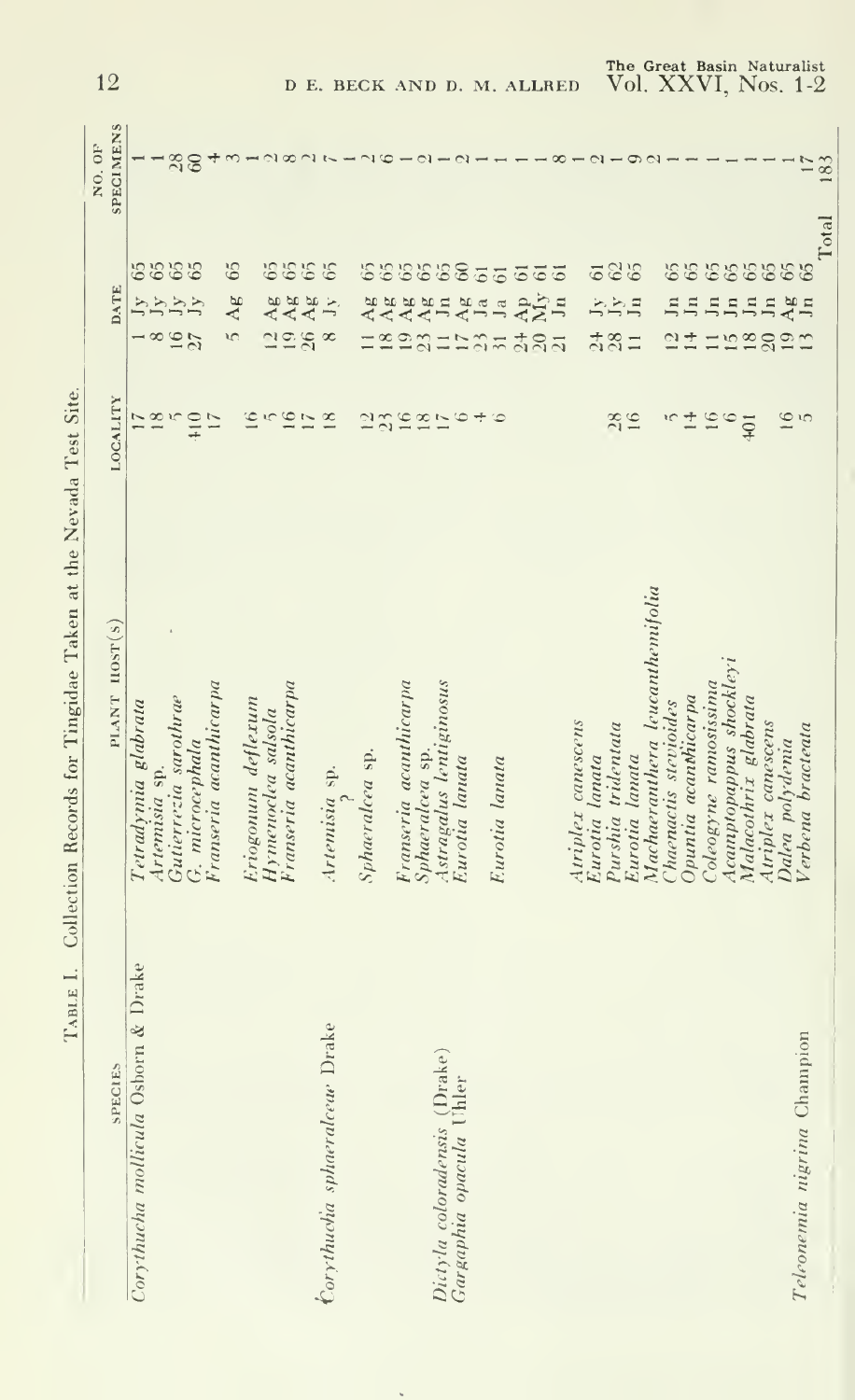| SPECIES                      | PLANT HOST(S)             | LOCALITY                       | DATE                                                                        | SPECIMENS<br>NO. 0F |
|------------------------------|---------------------------|--------------------------------|-----------------------------------------------------------------------------|---------------------|
|                              |                           |                                |                                                                             |                     |
| Neides muticus (Say)         | Gilia sp.                 | $\frac{1}{2}$                  | $60\,$<br>$\Xi$<br>$\overline{z}$                                           |                     |
|                              | Pinus monophylla          |                                | 658<br>15 <sub>25</sub>                                                     |                     |
|                              |                           |                                | Ag                                                                          |                     |
| Pronotacantha annulata Uhler |                           |                                | $\circ$<br>19                                                               |                     |
|                              | Bronus rubens             |                                | $\overline{\omega}$                                                         |                     |
|                              | Penstemon palmeri         |                                |                                                                             |                     |
|                              | P. floridus               | 5822                           | 837<br>$\frac{1}{2} \frac{1}{2} \frac{1}{2} \frac{1}{2}$<br>$\frac{45}{45}$ |                     |
|                              | Phacelia peirsoniana      |                                | 65<br>$J_{11}$                                                              |                     |
|                              | Salvia dorrii             |                                |                                                                             |                     |
|                              | Malacothrix glabrata      | $\overline{11}$                | 65<br>$J_{11}$<br>$\overline{\omega}$                                       |                     |
|                              | Castilleja sp.            |                                | $\mathbf{I}_{n}$                                                            |                     |
|                              | Oenothera californica     |                                | J <sub>11</sub>                                                             |                     |
|                              | Ribes sp.                 |                                |                                                                             |                     |
| Jalysus wickhami Van Duzee   | Elymus cinereus           | ちにほちほうちゅ                       | $\frac{Ag}{Jy}$<br>$\frac{16}{27}$                                          |                     |
|                              | Artemisia tridentata      |                                | $\overline{31}$                                                             |                     |
|                              |                           |                                | $\ddot{5}$                                                                  |                     |
|                              | Sphaeralcea ambigua       |                                | Jn                                                                          |                     |
|                              | Eriogonum inflatum        |                                | $\overline{J}$                                                              |                     |
|                              |                           | $\overline{23}$                | 8885555888<br>$A\mathbf{g}$<br>$\frac{1}{2}$                                |                     |
|                              |                           |                                | AA                                                                          | $\infty$            |
|                              |                           |                                | 65<br>$5 \text{Ag}$                                                         |                     |
|                              | Eriogonum deflexum        |                                |                                                                             |                     |
|                              | E. nodosum<br>E. deflexum | 0525                           |                                                                             |                     |
|                              |                           |                                |                                                                             |                     |
|                              |                           |                                | 655<br>$648$<br>$848$                                                       |                     |
|                              | Sphaeralcea sp.           | $\overline{16}$                |                                                                             |                     |
|                              |                           |                                | $11 \text{ Ag}$                                                             |                     |
|                              | Eriogonum deflexum        | $\frac{2}{3}$                  |                                                                             |                     |
|                              | Eriogonum deflexum        |                                | 65<br>Ag<br>$\frac{1}{2}$                                                   |                     |
|                              |                           | $\widetilde{\phantom{a}}$<br>٣ | 65<br>AB<br>$\frac{1}{2}$                                                   | $\mathbb{Z}$        |
|                              | Eriogonum deflexum        |                                |                                                                             |                     |
|                              |                           | $+10$                          | 16 Ag<br>17 Ag                                                              | $\mathfrak{F}$      |
|                              | Eriogonum sp.             | $\ddot{ }$                     |                                                                             |                     |
|                              | E. deflexum               |                                | 6656<br>19 Ag<br>20 Ag                                                      |                     |
|                              |                           |                                | Ag                                                                          |                     |
|                              | Eriogonum inflatum        | $\ddot{\circ}$                 |                                                                             |                     |
|                              | E. deflexum               | $\frac{21}{18}$                | 65<br>.3Ag                                                                  |                     |
|                              | Chenopodium leptophyllum  |                                |                                                                             |                     |
|                              | Eriogonum nodosum         |                                |                                                                             |                     |
|                              |                           |                                |                                                                             | 139<br>Total        |

Sept. 15, 1966

TABLE II. Collection Records for Neididae (Berytidae) Taken at the Nevada Test Site

 $13$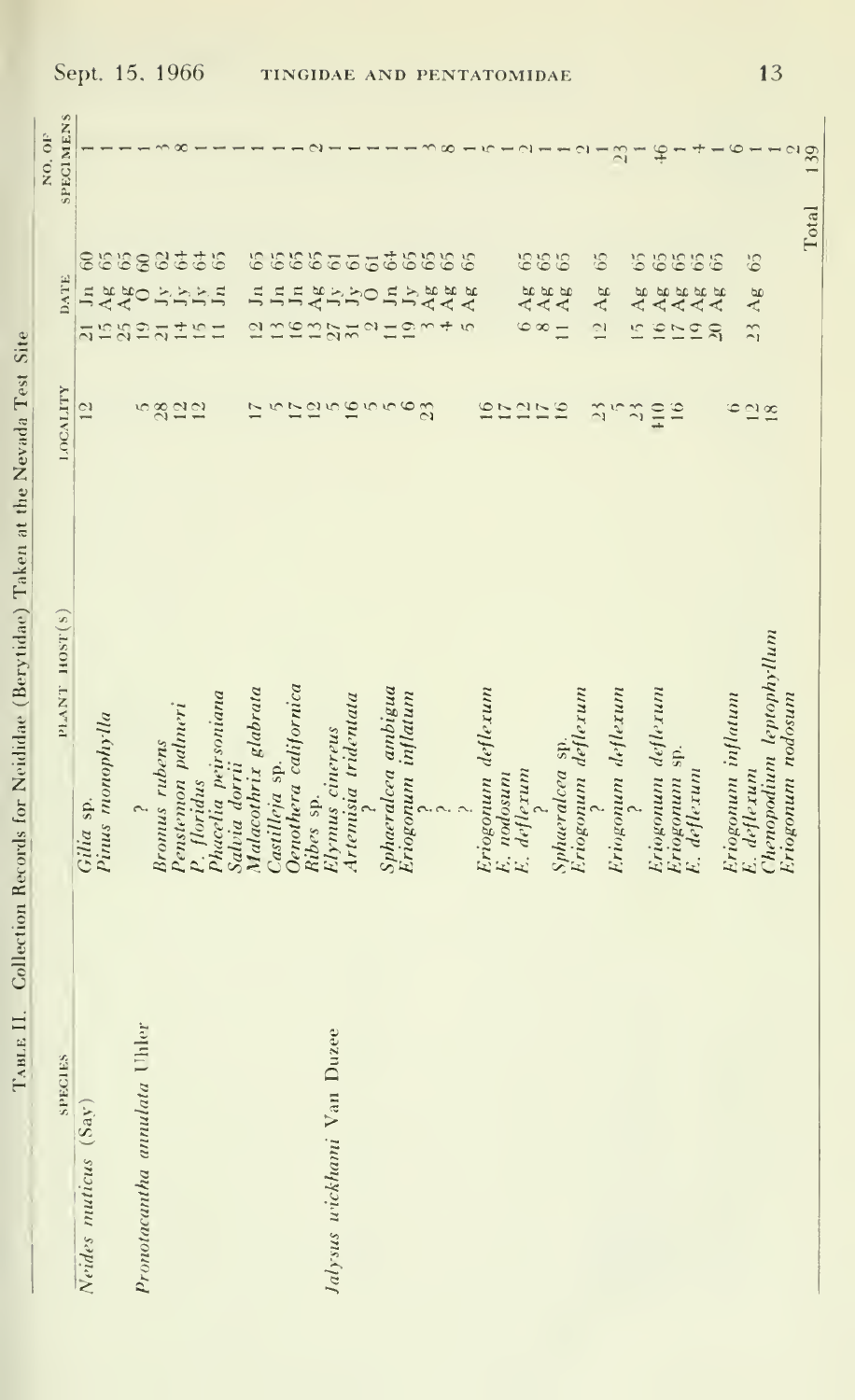TABLE III. Collection Records for Pentatomidae Taken at the Nevada Test Site

| SPECIES               | PLANT HOST(S)                                                                                                                                                                                                                                                                                                                      | <b>1.OCALITY</b> | <b>DATE</b>                                             | SPECIMEN'S<br>NO.OF                          |
|-----------------------|------------------------------------------------------------------------------------------------------------------------------------------------------------------------------------------------------------------------------------------------------------------------------------------------------------------------------------|------------------|---------------------------------------------------------|----------------------------------------------|
|                       |                                                                                                                                                                                                                                                                                                                                    |                  |                                                         |                                              |
| Chlorochroa sayi Stål | $\begin{array}{c}\n\phantom{000000000} & \phantom{00000000} & \phantom{00000000} & \phantom{00000000} & \phantom{00000000} & \phantom{00000000} & \phantom{000000000} & \phantom{0000000000} & \phantom{00000000000} & \phantom{000000000000} & \phantom{0000000000000} & \phantom{000000000000000} & \phantom{000000000000000} &$ |                  |                                                         |                                              |
|                       |                                                                                                                                                                                                                                                                                                                                    |                  |                                                         |                                              |
|                       |                                                                                                                                                                                                                                                                                                                                    |                  | <b>SOF</b><br>1996                                      |                                              |
|                       | Astragalus sp.                                                                                                                                                                                                                                                                                                                     | ᅲ                | 88555                                                   |                                              |
|                       |                                                                                                                                                                                                                                                                                                                                    |                  | $\overline{\text{M}}_r$<br>$\frac{2}{16}$               |                                              |
|                       |                                                                                                                                                                                                                                                                                                                                    |                  | $\overline{6}$<br><b>AHAAAAAA</b><br>858°2188           |                                              |
|                       |                                                                                                                                                                                                                                                                                                                                    |                  | 61                                                      |                                              |
|                       |                                                                                                                                                                                                                                                                                                                                    |                  | $61\,$                                                  |                                              |
|                       |                                                                                                                                                                                                                                                                                                                                    |                  |                                                         |                                              |
|                       |                                                                                                                                                                                                                                                                                                                                    |                  | $\overline{6}$                                          |                                              |
|                       |                                                                                                                                                                                                                                                                                                                                    |                  |                                                         |                                              |
|                       |                                                                                                                                                                                                                                                                                                                                    |                  |                                                         |                                              |
|                       |                                                                                                                                                                                                                                                                                                                                    |                  |                                                         |                                              |
|                       |                                                                                                                                                                                                                                                                                                                                    |                  | $\overline{a}$                                          |                                              |
|                       |                                                                                                                                                                                                                                                                                                                                    |                  | s s<br>$\mathfrak{D}$                                   |                                              |
|                       | Stanleya pinnata                                                                                                                                                                                                                                                                                                                   |                  | Jn                                                      |                                              |
|                       | Lepidium fremontii                                                                                                                                                                                                                                                                                                                 | 10 Q 10          | $J_{11}$                                                |                                              |
|                       | Stanleya pinnata                                                                                                                                                                                                                                                                                                                   |                  | J <sub>n</sub><br>dodge                                 | $\mathbb{C}^1$                               |
|                       | Grayia spinosa                                                                                                                                                                                                                                                                                                                     | $\overline{401}$ | Jn                                                      |                                              |
|                       | Purshia glandulosa                                                                                                                                                                                                                                                                                                                 |                  | Jn                                                      |                                              |
|                       | Chrysothamnus sp.                                                                                                                                                                                                                                                                                                                  |                  | $\overline{a}$                                          |                                              |
|                       | Chenopodium leptophyllum                                                                                                                                                                                                                                                                                                           |                  | $\frac{8}{10}$                                          |                                              |
|                       |                                                                                                                                                                                                                                                                                                                                    | 2504             | Ages<br>A44                                             |                                              |
|                       | Sphaeralcea sp.                                                                                                                                                                                                                                                                                                                    |                  | Ag                                                      |                                              |
|                       | Stanleya pinnata                                                                                                                                                                                                                                                                                                                   | $\tilde{5}$      | $11 \frac{Ag}{Ag}$                                      |                                              |
|                       |                                                                                                                                                                                                                                                                                                                                    |                  |                                                         | $\div$                                       |
|                       |                                                                                                                                                                                                                                                                                                                                    | 23               | 55588555555555555<br>13 A48<br>115 A48<br>119 A48<br>Ag |                                              |
|                       |                                                                                                                                                                                                                                                                                                                                    |                  | Ag                                                      | $\begin{array}{c}\n0 \\ 0 \\ 0\n\end{array}$ |
|                       | Salsolia kali                                                                                                                                                                                                                                                                                                                      | $\frac{5}{16}$   |                                                         |                                              |
|                       |                                                                                                                                                                                                                                                                                                                                    |                  | Ag<br>$\overline{19}$                                   |                                              |
|                       | Atriplex canescens<br>Stanleya pinnata                                                                                                                                                                                                                                                                                             |                  |                                                         |                                              |
|                       | Stanleya pinnata                                                                                                                                                                                                                                                                                                                   |                  |                                                         | $\infty$                                     |
|                       |                                                                                                                                                                                                                                                                                                                                    | $\frac{75}{3}$   | 66666<br>88888<br>នននន                                  |                                              |
|                       |                                                                                                                                                                                                                                                                                                                                    |                  |                                                         |                                              |

The Great Basin Naturalist<br>Vol. XXVI, Nos. 1-2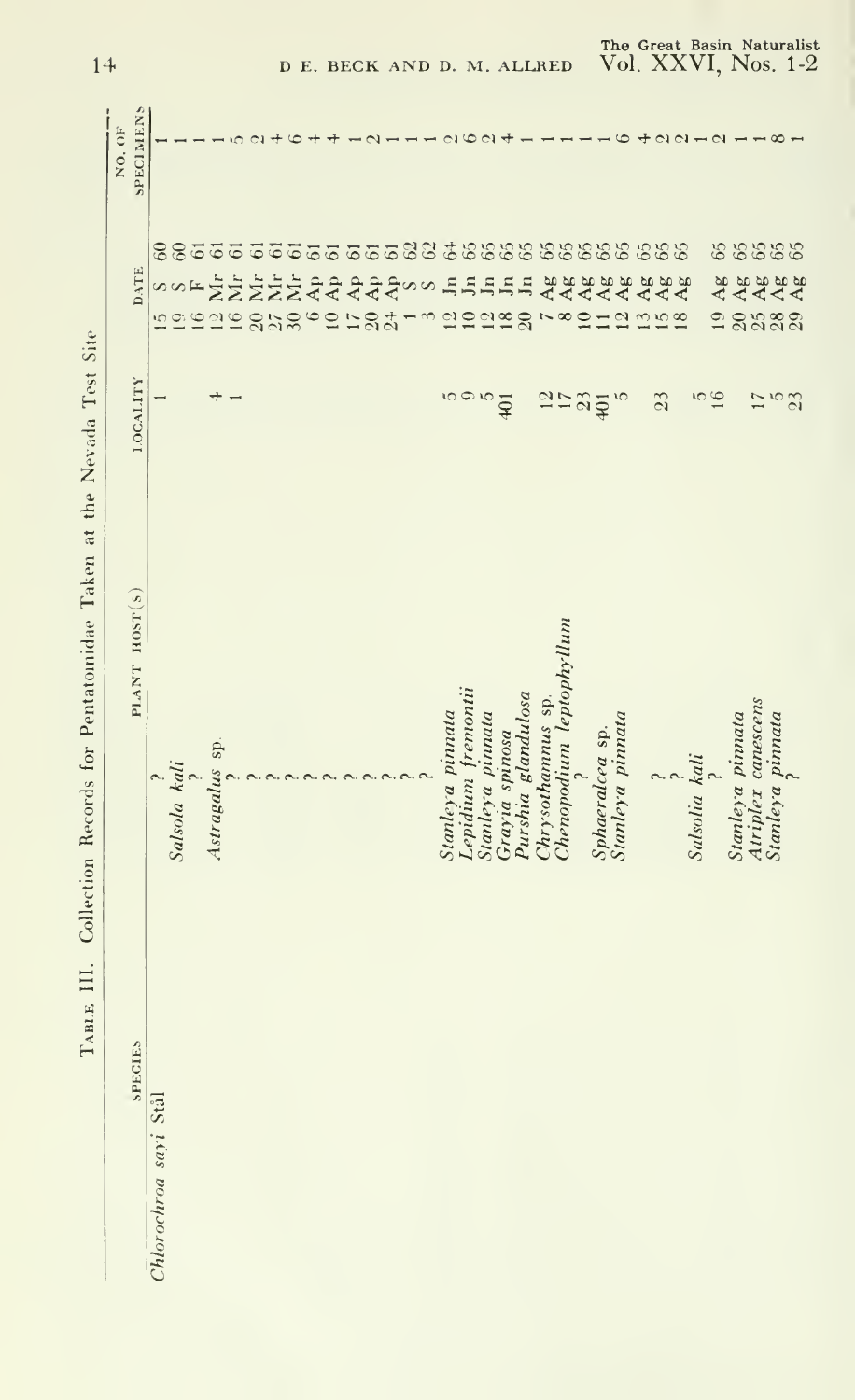| Sept. 15, 1966                                                          |                                                                                                                                                                                                   |                      |                                      |                    |          | TINGIDAE AND PENTATOMIDAE |    |                   |                              |                                      |                |                      |                       |        |    |     |                 |                      |                              |                  |                                                             |                            |                                          |                              |                                                                 |       | 15  |
|-------------------------------------------------------------------------|---------------------------------------------------------------------------------------------------------------------------------------------------------------------------------------------------|----------------------|--------------------------------------|--------------------|----------|---------------------------|----|-------------------|------------------------------|--------------------------------------|----------------|----------------------|-----------------------|--------|----|-----|-----------------|----------------------|------------------------------|------------------|-------------------------------------------------------------|----------------------------|------------------------------------------|------------------------------|-----------------------------------------------------------------|-------|-----|
|                                                                         |                                                                                                                                                                                                   |                      |                                      |                    |          |                           | ត  | $\mathbf{\Omega}$ |                              |                                      |                |                      |                       |        |    |     |                 |                      |                              |                  |                                                             |                            |                                          |                              |                                                                 |       | 202 |
| 6668888666666<br>Jn<br>ż<br>212222<br>S                                 | $\begin{array}{c} \displaystyle{1 \over 2} \displaystyle{1 \over 2} \displaystyle{1 \over 2} \displaystyle{1 \over 2} \displaystyle{1 \over 2} \displaystyle{1 \over 2} \end{array}$<br>122819523 | Jy                   | Š<br>$\dot{\mathcal{L}}$<br>52252525 |                    | Ag<br>Ag | 8888<br>AAA               | 17 | 12                | 65<br>Ag<br>28<br>$\sqrt{2}$ | $\overline{401}$                     | Ag<br>Ag<br>18 |                      | S,<br>$\overline{c}$  | あおびりょう | 16 | 410 |                 | 444                  | gr gangggg                   | Jn               | Jn                                                          | Adaga<br>AAA               |                                          | ١C                           | 225555588888558558655<br><b>Jns</b><br>anggonggyng ngogganggagg | Total |     |
| Runnex salicifolius (S)<br>Artemisia tridentata<br>Lycium sp.<br>$\sim$ | Purshia tridentata                                                                                                                                                                                | Artemisia tridentata |                                      | Atriplex canescens |          | Atriplex canescens        |    |                   |                              | Larrea divaricata                    |                | Baileya pleniradiata | salicifolius<br>Rumex |        |    |     | Sphaeralcea sp. | Elymus cinereus      |                              | Pinus monophylla | Pinus monophylla                                            | $\Xi$<br>Larrea divaricata | Viguiera multiflora<br>Larrea divaricata |                              |                                                                 |       |     |
| This and a rule also (Say)                                              |                                                                                                                                                                                                   |                      |                                      |                    |          |                           |    |                   |                              | Thyanta pallidovirens spinosa Ruckes |                |                      |                       |        |    |     |                 | Banasa euchlora Stål | Brochymena sulcata Van Duzee |                  | Dendrocoris sp. novum (?)<br>Dendrocoris contaminatus Uhler |                            |                                          | Prionosoma podopioides Uhler |                                                                 |       |     |